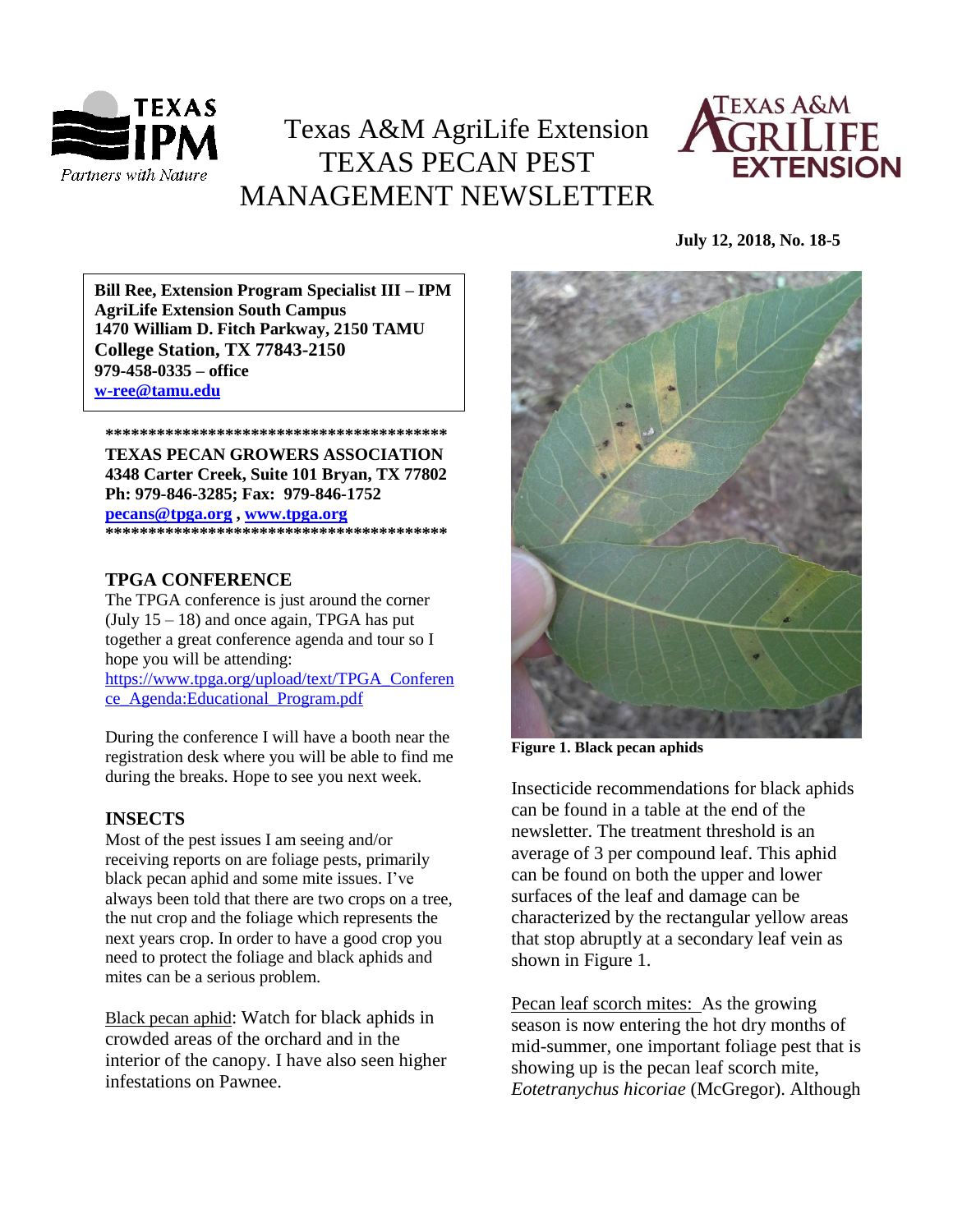there are numerous species (27 species covering eight families of phytophagous and predatory species) associated with pecan, the pecan leaf scorch mite, is one of if not the most important.

Scorch mites are present all year and can be held below damaging population levels by predators and environmental conditions, however, pesticide use and hot dry conditions can lead to a population build up which will require management. As with all foliage pests, early recognition of a problem along with management actions is the key to preventing significant damage.

Scorch mites have multiple generations per year and development time from egg to adult is very short, 5 to 15 days under favorable conditions so damaging populations can arise very quickly. Feeding by scorch mites will result in brownish or liver colored areas along the mid-vein of leaflets as shown in the attached picture. This scorching should not be confused with leaf scorch along leaflet margins caused by nutrient imbalance or pecan bacterial leaf scorch.

Damaging infestations generally start in the lower and interior areas of the canopy then spread outward as populations increase. If a damaging infestation is detected, then surrounding trees should be checked. If an infestation is localized then a spot treatment might be applied.

When management is needed, there are numerus products to choose from. Products for pecan leaf scorch mites can be found in the table at the end of this letter. As with any pesticide, always read and follow directions for application, restrictions and safety.



**Figure 2. Pecan leaf scorch mite damage**

Walnut caterpillar: Although I have not received any reports lately, second generation walnut caterpillar is active at this time. As I mentioned in my previous letter, recognition of the early stages of an infestation is critical to preventing a major loss. For Texas there can be 2 to 3 generations per year with 245 frost free days being the dividing line. Usually trees damaged by one generation will not be infested by the next generation because the foliage will not be at the right maturity.



**Figure 3. 5th instar walnut caterpillar**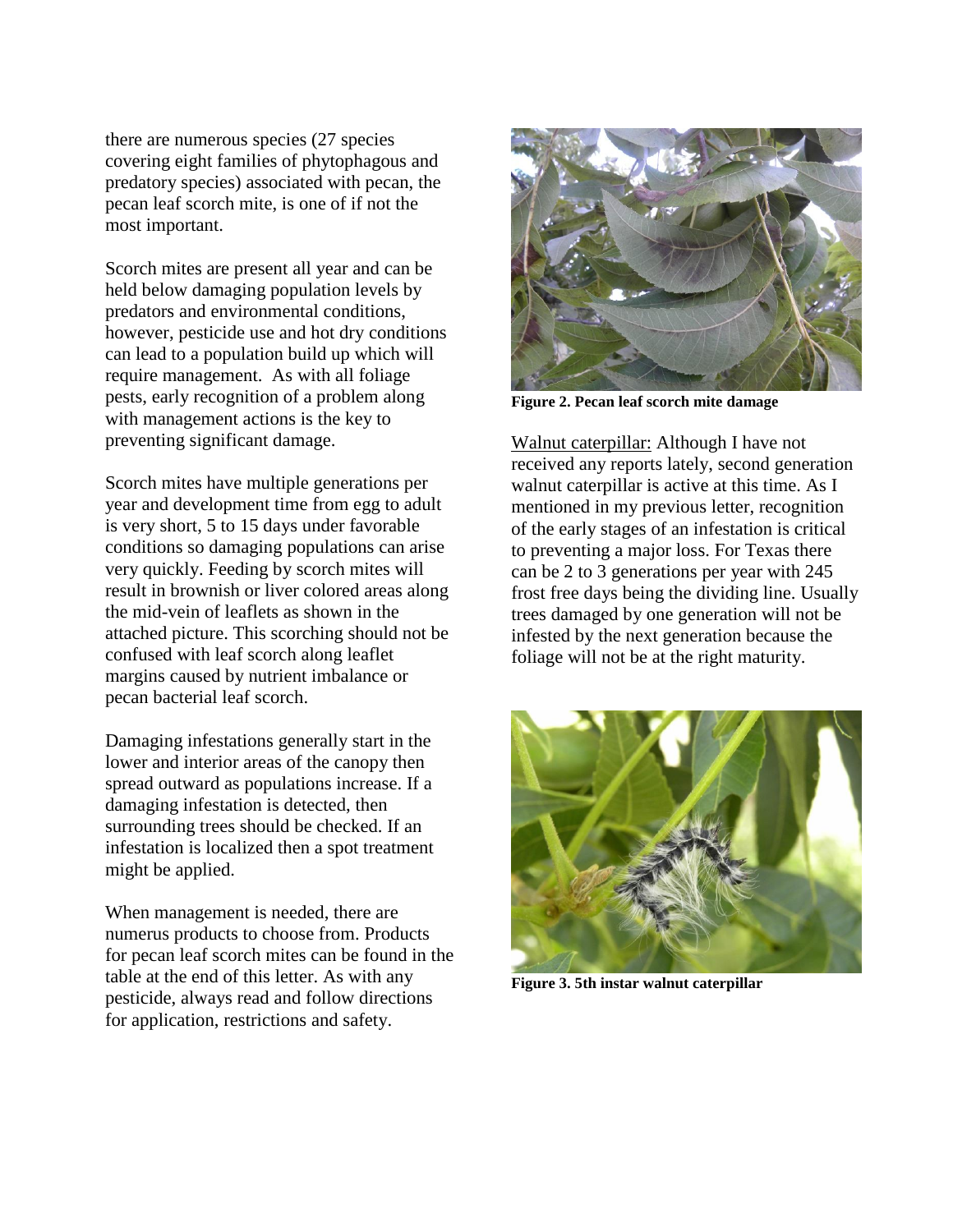#### **2018 COUNTY/ STATE/REGIONAL MEETINGS/EVENTS**

#### **July 15 – 18, 2018**

**Texas Pecan Growers Conference and Trade Show, Embassy Suites and Conference Center San Marcos, TX Contact: TPGA at: 979-846-3285 or [pecans@tpga.org](mailto:pecans@tpga.org)**

#### **August 24, 2018**

Arizona Pecan Growers Annual Conference Desert Diamond Casino and Hotel Tucson, AZ Contact: Mike Kilby: [mkilby@email.arizona.edu](mailto:mkilby@email.arizona.edu) or 520-403-4613

#### **September 6, 2018**

Georgia Pecan Growers Assoc. Annual Fall Field Day USDA-ARS Facility, Byron, GA. Contact GPGA @ 229-382-2187

#### **\*\*\*\*\*\*\*\*\*\*\*\*\*\*\*\*\*\*\*\*\*\*\*\*\*\*\*\*\*\*\*\*\*\*\*\*\*\*\*\***

**The information given herein is for educational purposes only. References to commercial products or trade names are made with the understanding that no endorsement by the Texas A&M AgriLife Extension Service is implied. The members of Texas A&M AgriLife will provide equal opportunities in programs and activities, education, and employment to all persons regardless of race, color, sex, religion, national origin, age, disability, genetic information, veteran status, sexual orientation or gender identity and will strive to achieve full and equal employment opportunity throughout Texas A&M AgriLife. The Texas A&M University System, U.S. Department of Agriculture, and the County Commissioners Courts of Texas Cooperating**